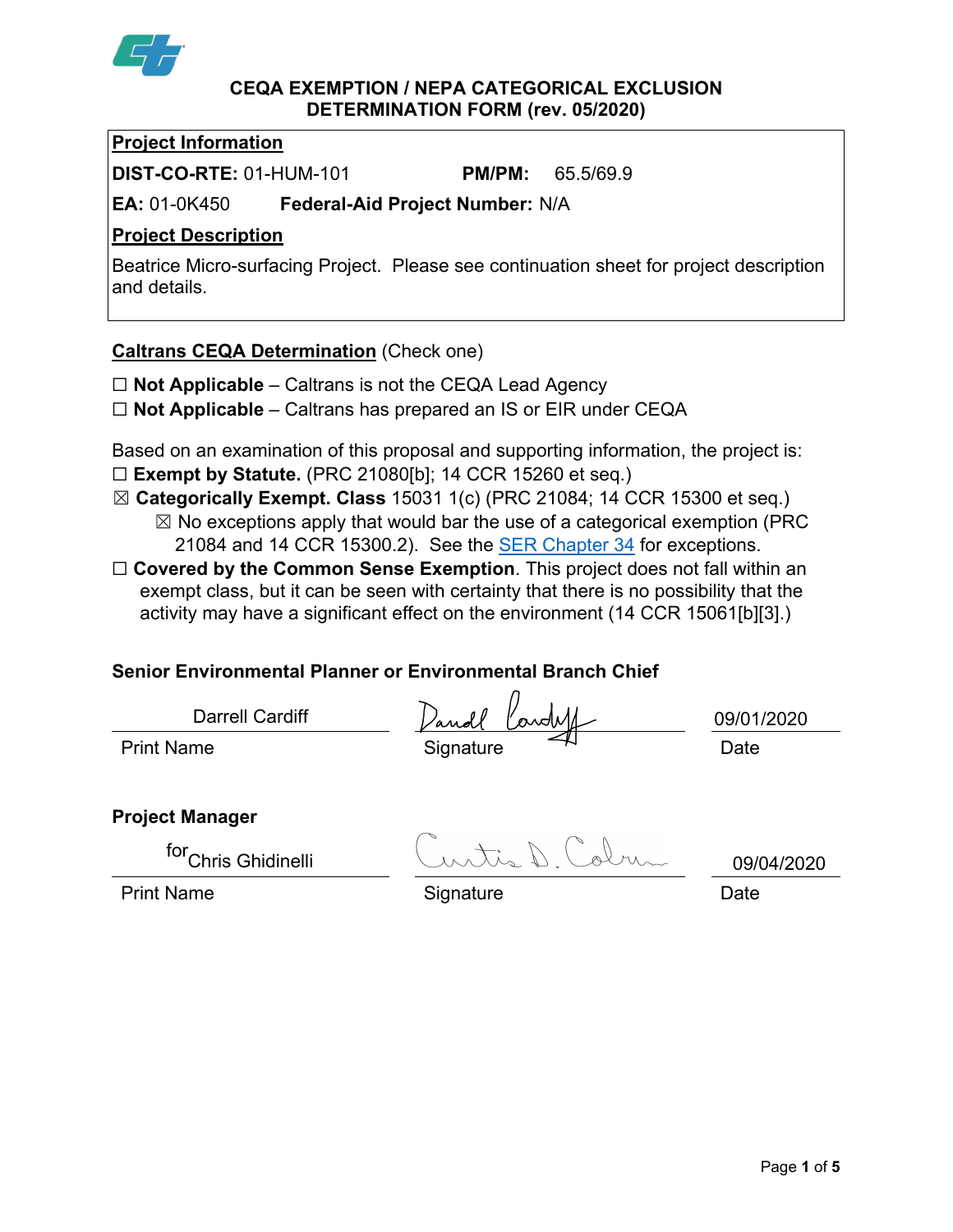

### **CEQA EXEMPTION / NEPA CATEGORICAL EXCLUSION DETERMINATION FORM**

## **Caltrans NEPA Determination** (Check one)

Caltrans has determined that this project has no significant impacts on the environment as defined by NEPA, and that there are no unusual circumstances as described in 23 CFR 771.117(b). See **SER Chapter 30** for unusual circumstances. As such, the project is categorically excluded from the requirements to prepare an EA or EIS under NEPA and is included under the following:

☐ **23 USC 326:** Caltrans has been assigned, and hereby certifies that it has carried out the responsibility to make this determination pursuant to 23 USC 326 and the Memorandum of Understanding dated April 18, 2019, executed between FHWA and Caltrans. Caltrans has determined that the project is a Categorical Exclusion under:

# ☐ **23 CFR 771.117(c): activity (c)(Enter activity number)**

☐ **23 CFR 771.117(d): activity (d)(Enter activity number)**

☐ **Activity Enter activity number listed in Appendix A of the MOU between FHWA and Caltrans**

☐ **23 USC 327:** Based on an examination of this proposal and supporting information, Caltrans has determined that the project is a Categorical Exclusion under 23 USC 327. The environmental review, consultation, and any other actions required by applicable Federal environmental laws for this project are being, or have been, carried out by Caltrans pursuant to 23 USC 327 and the Memorandum of Understanding dated December 23, 2016 and executed by FHWA and Caltrans.

### **Senior Environmental Planner or Environmental Branch Chief**

| N/A                                  | N/A       | N/A  |
|--------------------------------------|-----------|------|
| <b>Print Name</b>                    | Signature | Date |
| <b>Project Manager/ DLA Engineer</b> |           |      |
| N/A                                  | N/A       | N/A  |
| <b>Print Name</b>                    | Signature | Date |

### **Date of Categorical Exclusion Checklist completion:** N/A **Date of Environmental Commitment Record or equivalent: 8/9/2020**

Briefly list environmental commitments on continuation sheet if needed (i.e., not necessary if included on an attached ECR). Reference additional information, as appropriate (e.g., additional studies and design conditions).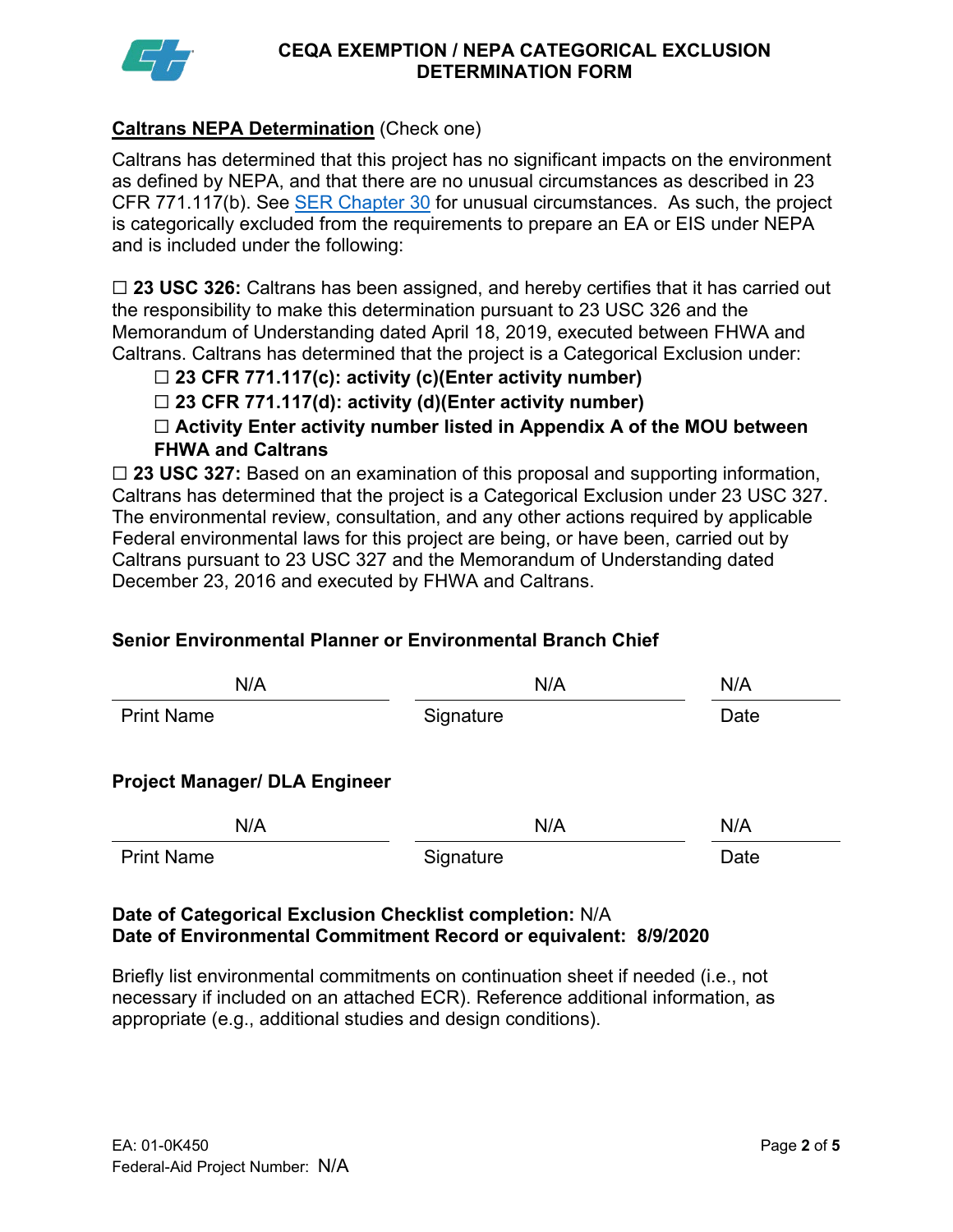

# **Continuation sheet:**

#### **Beatrice Micro-surfacing 01-0K450 California Department of Transportation (District 1)** *Project Description*

Caltrans District 1 Maintenance plans to place a seal coat as a form of preventative maintenance in Humboldt County on Route 101 in Humboldt County at Beatrice from 0.4 miles south of Loleta Drive Overcrossing to 0.7 miles South of Thompkins Hill Road Overhead. (PM 65.5/69.9). This work will for maintain the safety of the facility these sections of roadway.

Work will consist of replacing asphalt concrete surfacing, placing crack treatment, removing existing stripe and pavement markers, placing micro-surfacing, and replacing pavement delineation. All work will be within the existing State right of way. Equipment staging will be confined to paved surfaces and existing non-vegetated turnouts. Construction Area Signs and Portable Changeable Message Signs will be placed at Hum-101 PM 63.2/72.2 with negligible soil disturbance. There will be no tree removal.

The project is expected to be awarded in Summer of 2021 or later, and estimated to occur over approximately 30 working days. Some work activities will be conducted during the nighttime to increase worker traffic safety and reduce impacts to daytime travelers. Specific equipment will vary by contractor but may include the following: pavement grinders, asphalt pavement spreaders, rollers, loaders, dump trucks, pavement saws, brooms, and paint rigs.

### *Traffic Control*

The contractor would be required to manage traffic in compliance with Caltrans Traffic Management Plan for the project and the 2018 standard specifications. Lane closures and ramp closures are required. Work will only occur within Caltrans's right of way.

### *Environmental Commitments*

- Sediment and Erosion Control The contractor will implement all applicable measures within the contract including Caltrans's 2018 Standard Specifications and Plans.
- Use SSP 7-1.02K(6)(j)(iii) for earth materials containing lead
- Use SSP 84-9.03B for thermoplastic/ paint striping
- Use SSP 36-4 when removing thermoplastic by cold planning or grinding
- No disturbance of vegetation throughout the project limits
- Lower the rolling resistance of highway surfaces as much as possible while still maintaining design and safety standards.
- Staging and storage of equipment and materials will occur on paved roads and non-vegetated turnouts only.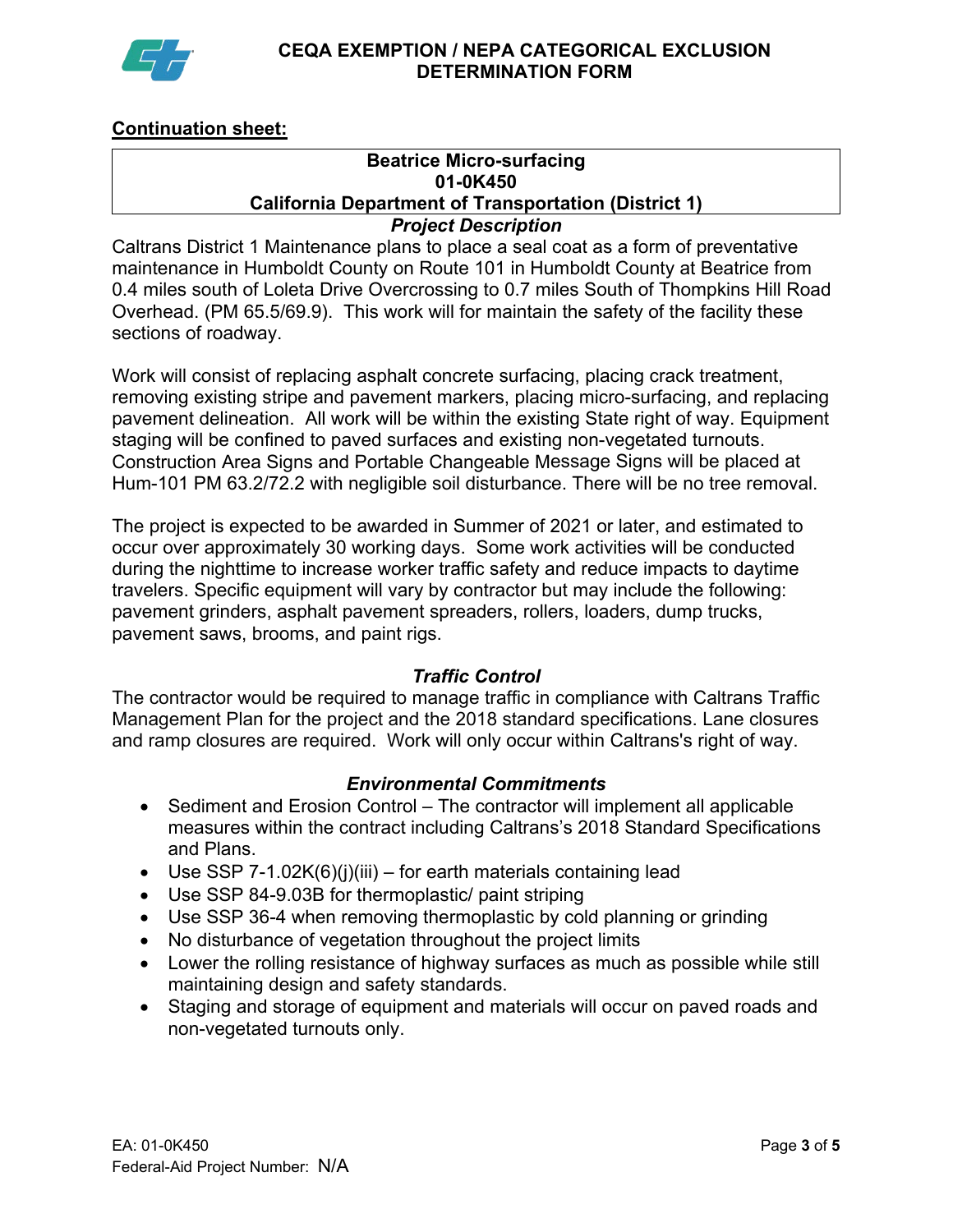

### **CEQA EXEMPTION / NEPA CATEGORICAL EXCLUSION DETERMINATION FORM**

## *Environmental Analysis*

### **Aesthetic/Visual**

A Visual Impact Assessment level questionnaire was completed on July 27, 2020. The project will result in minimal negative visual changes to the environment and impacts will be less-than-significant.

## **Air Quality/Noise/Greenhouse Gas**

An environmental document assessment for air quality, noise, and greenhouse gas (GHGs) impacts was conducted on May 19, 2020. According to the assessment, the project is a Type III project that will not cause an increase in operational or long-term impacts on air quality, noise, or GHGs, but will have construction related (short-term) impacts. Generation of short-term construction related noise, and the generation of short-term construction air emissions of fugitive dust and exhaust from construction equipment are to be controlled and reduced through the use of the 2018 standard specifications (e.g. Section 14-9). Additionally, the project will not generate operational GHG emissions, nor contribute to a cumulatively considerable impact, and would implement GHG reduction or avoidance measures (standard BMPs) where feasible to reduce construction GHG emissions. Therefore, project impacts are compliant with all applicable plans and will be less-than-significant.

#### **Biological Resources**

A Biological Resources Evaluation Memo was completed by Caltrans on April 30, 2020. The project will have no take of any species federally or state listed, candidate, or proposed for listing. The project will not impact any designated critical habitat or essential fish habitat. Sensitive plants are likely to be present adjacent to the project, and the project work will occur within the paved roadway, except for placement of construction signs. The project will limit these ground disturbance activities, therefore, project impacts to sensitive plants are expected to be less-than-significant. There are no other known sensitive species present that would likely be directly or indirectly disturbed by construction noise, activity, or night lighting within or near this project.

This project will cross several jurisdictional waters and is adjacent to jurisdictional wetlands. However, the project will not result in any impacts to waters or wetlands.

#### **Cultural Resources**

A screening memo was completed by Caltrans on April 28, 2020. Based on the scope of the construction activities, these undertakings have no potential to affect historic properties.

#### **Hazardous Waste**

An Initial Site Assessment was completed April 9, 2020. Based on the review,3 minor hazardous waste/materials will be encountered within project limits. These issues are routine construction issues that will be managed in the construction contract through standard BMPs and the inclusion of any Special Standard Provisions (SSPs). As a result, the project will not have any impacts related to hazardous waste and will be lessthan-significant.